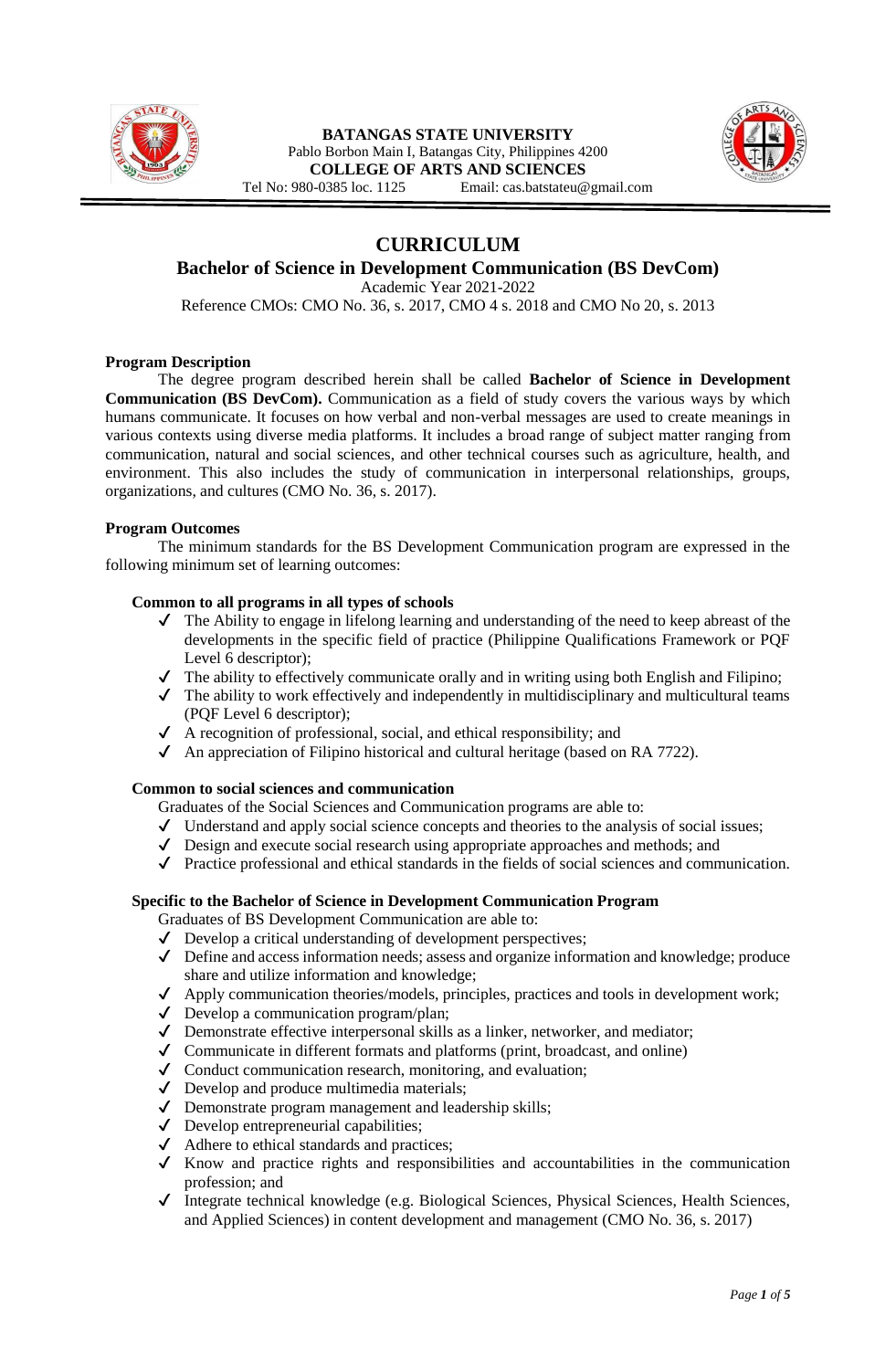## **PROGRAM EDUCATIONAL OBJECTIVES**

- PEO 1 Develop effective communication, leadership and higher cognitive skills.
- PEO 2 Cultivate communication for development virtues and a global perspective.
- PEO 3 Prepare for lifelong learning.

#### **STUDENT OUTCOMES**

Upon completion of the program, students are expected to have an:

- SO 1 Ability to apply knowledge on communication and development<br>SO 2 Ability to practice interpersonal and participatory communication
- Ability to practice interpersonal and participatory communication skills
- SO 3 Ability to develop a communication program/plan
- SO 4 Ability to communicate in different media platforms/formats
- SO 5 Ability to produce audiovisual and multimedia content
- SO 6 Ability to conduct and critique development communication research
- SO 7 Ability to promote professional and ethical responsibility as a communication professional
- SO 8 Ability to exercise leadership and management skills in development programs/projects
- SO 9 Ability to integrate technical knowledge in content management and development

SO 10 Ability to demonstrate Philippine cultural and social values in the practice of development communication profession

#### **Curriculum Components**

|                   | <b>Courses</b>                                                                              | <b>Units</b>   | <b>Total</b> |
|-------------------|---------------------------------------------------------------------------------------------|----------------|--------------|
|                   | A. General Education Courses (CMO No. 20, Series of                                         |                | 36 units     |
|                   | 2013 and CMO No. 36, Series of 2017)                                                        |                |              |
|                   | B. Filipino and Literature (CMO No. 4, Series of 2018)                                      |                | 6 units      |
|                   | C. Core Courses in BS DevCom                                                                |                | 18 units     |
| <b>DEVC 100</b>   | Introduction to Development Communication                                                   | $\mathfrak{Z}$ |              |
| <b>DEVC 101</b>   | Communication, Culture, and Society<br>2.                                                   | $\overline{3}$ |              |
| <b>DEVC 102</b>   | <b>Communication Theory</b><br>3.                                                           | $\overline{3}$ |              |
| <b>DEVC 103</b>   | <b>Communication Media Laws and Ethics</b><br>4.                                            | 3              |              |
| <b>DEVC 104</b>   | Communication Research<br>5.                                                                | 3              |              |
| <b>DEVC 105</b>   | <b>Communication Campaigns and Programs</b><br>6.                                           | $\overline{3}$ |              |
|                   | D. Required Courses by CHED                                                                 |                | 9 units      |
| <b>DEVC 211</b>   | <b>Cross-Cultural Communication</b><br>1.                                                   | 3              |              |
| <b>DEVC 212</b>   | 2.<br>Knowledge Management                                                                  | $\overline{3}$ |              |
| <b>DEVC 213</b>   | Risk, Disaster, and Humanitarian Communication<br>3.                                        | $\overline{3}$ |              |
|                   | <b>E.</b> Required Courses                                                                  |                | 15 units     |
| <b>DEVC 321</b>   | Fundamentals of Community Broadcasting<br>1.                                                | $\mathfrak{Z}$ |              |
| <b>DEVC 322</b>   | 2. Fundamentals of Development Journalism                                                   | $\overline{3}$ |              |
| <b>DEVC 323</b>   | $\overline{3}$ .<br>Fundamentals of Educational Communication and<br>Technology             | 3              |              |
| <b>DEVC 324</b>   | Introduction to Science Communication<br>$\overline{4}$                                     | 3              |              |
| <b>DEVC 325</b>   | 5. Interpersonal Communication in Development                                               | 3              |              |
|                   |                                                                                             |                |              |
|                   | F. Electives (Based on Institutional and Program<br><b>Outcomes</b>                         |                | 33 units     |
|                   | <b>Specialized Courses</b>                                                                  | 9              |              |
| <b>DEVC 431</b>   | Multimedia Materials Production and Management<br>1.                                        | $\overline{3}$ |              |
| <b>DEVC 432</b>   | 2. Community Media Management                                                               | $\overline{3}$ |              |
| <b>DEVC 433</b>   | 3. Multimedia-Based Learning Systems                                                        | $\overline{3}$ |              |
|                   | <i>*Natural/Technical Courses</i>                                                           | 15             |              |
| <b>DEVC NTE 1</b> | Use the course description of the college/department where the<br>student intends to enroll | 3              |              |
| DEVC NTE 2        | Use the course description of the college/department where the<br>student intends to enroll | 3              |              |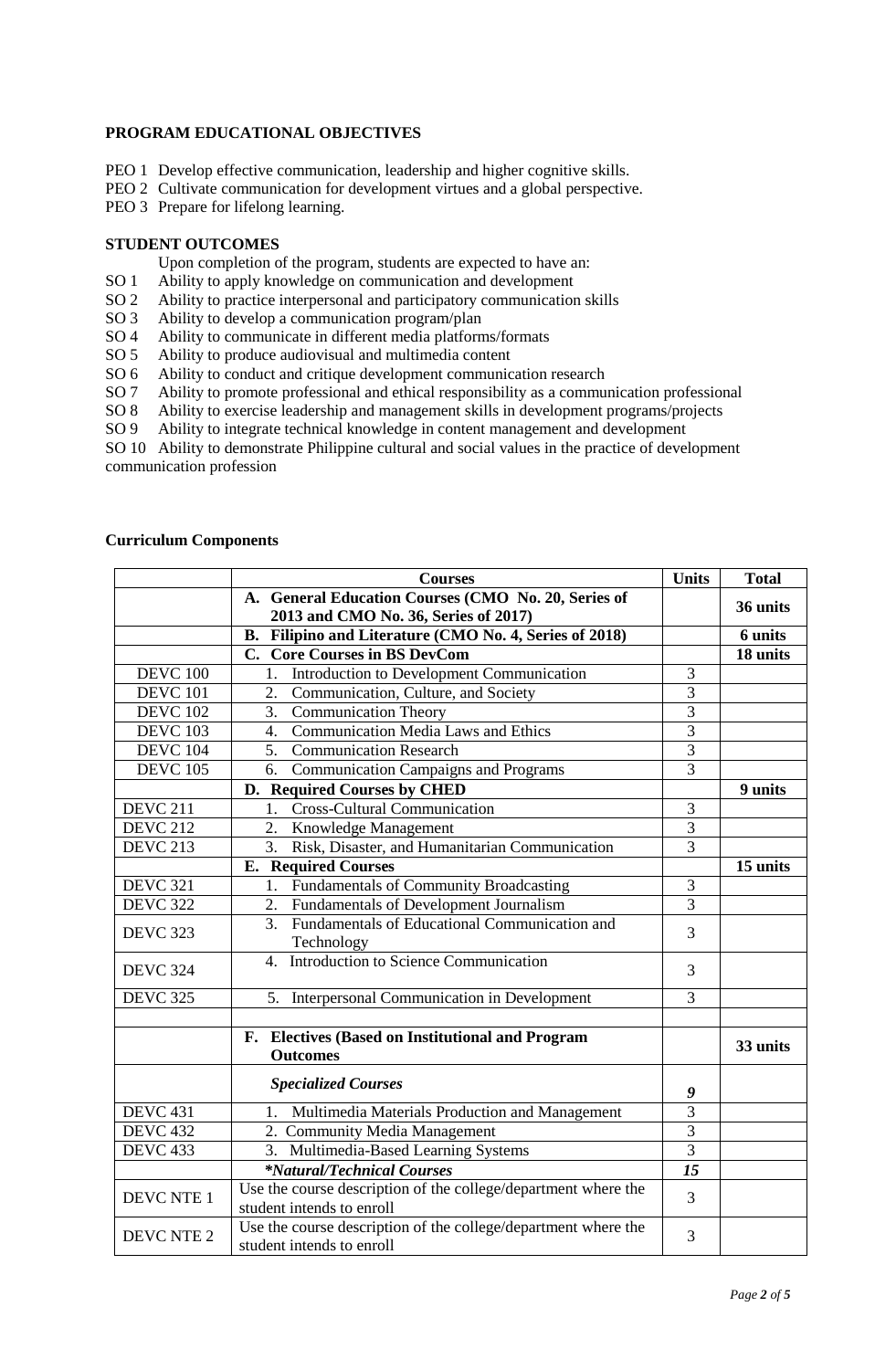| DEVC NTE 3                                                    | Use the course description of the college/department where the<br>student intends to enroll | 3              |           |
|---------------------------------------------------------------|---------------------------------------------------------------------------------------------|----------------|-----------|
| DEVC NTE 4                                                    | Use the course description of the college/department where the<br>student intends to enroll | 3              |           |
| DEVC NTE 5                                                    | Use the course description of the college/department where the<br>student intends to enroll | 3              |           |
|                                                               | <i>*Social Sciences</i>                                                                     | 9              |           |
| DEVC SSE 1                                                    | Use the course description of the college/department where the<br>student intends to enroll | 3              |           |
| DEVC SSE 2                                                    | Use the course description of the college/department where the<br>student intends to enroll | 3              |           |
| DEVC SSE 3                                                    | Use the course description of the college/department where the<br>student intends to enroll | 3              |           |
| *Taken in other department/college within the same university |                                                                                             |                |           |
|                                                               | G. Thesis/Special Project and Internship                                                    |                | 11 units  |
| CRES <sub>1</sub>                                             | Thesis Writing 1<br>1.                                                                      | 3              |           |
| CRES <sub>2</sub>                                             | 2. Thesis Writing 2                                                                         | 3              |           |
| OJT                                                           | 500 hours On-The-Job Training/Media Internship<br>3.                                        | 5              |           |
|                                                               | H. Physical Education (PE)                                                                  |                | 8 units   |
| <b>PE 101</b>                                                 | Physical Fitness, Gymnastics and Aerobics<br>1.                                             | $\mathfrak{2}$ |           |
| PE 102                                                        | <b>Rhythmic Activities</b><br>2.                                                            | $\overline{2}$ |           |
| PE 103                                                        | <b>Individual and Dual Sports</b><br>3.                                                     | $\overline{2}$ |           |
| PE 104                                                        | <b>Team Sports</b><br>4.                                                                    | $\overline{2}$ |           |
|                                                               | <b>National Service Training Program</b><br>I.                                              |                | 6 units   |
| NSTP <sub>1</sub>                                             | National Service Training Program 1                                                         | 3              |           |
| NSTP <sub>2</sub>                                             | National Service Training Program 2<br>2.                                                   | 3              |           |
|                                                               | <b>TOTAL</b>                                                                                |                | 142 units |

| <b>SUMMARY</b>                                                |                        |  |  |  |  |  |
|---------------------------------------------------------------|------------------------|--|--|--|--|--|
| <b>Courses</b>                                                | <b>Number of Units</b> |  |  |  |  |  |
| General Education Courses (CMO No. 20, Series of 2013 and CMO | 36                     |  |  |  |  |  |
| No. 36, Series of 2017)                                       |                        |  |  |  |  |  |
| Filipino and Literature (CMO No. 4, Series of 2018)           | 6                      |  |  |  |  |  |
| Core Courses in BS DevCom                                     | 18                     |  |  |  |  |  |
| <b>Required Courses by CHED</b>                               | 9                      |  |  |  |  |  |
| <b>Required Courses</b>                                       | 15                     |  |  |  |  |  |
| Electives (Based on Institutional and Program Outcomes        | 33                     |  |  |  |  |  |
| Thesis/Special Project and Internship                         | 11                     |  |  |  |  |  |
| Physical Education (PE)                                       | 8                      |  |  |  |  |  |
| <b>National Service Training Program</b>                      | 6                      |  |  |  |  |  |
| <b>TOTAL</b>                                                  | 142                    |  |  |  |  |  |

# **PROGRAM OF STUDY**

| <b>FIRST YEAR</b>     |                                                                                        |              |                             |                          |                      |  |
|-----------------------|----------------------------------------------------------------------------------------|--------------|-----------------------------|--------------------------|----------------------|--|
| <b>FIRST SEMESTER</b> |                                                                                        |              |                             |                          |                      |  |
| Code                  | <b>Course Title</b>                                                                    | <b>Units</b> | Lec                         | Lab                      | <b>Pre-requisite</b> |  |
| <b>GEd 101</b>        | Understanding the Self/Pag-unawa sa Sarili                                             |              | 3                           |                          |                      |  |
| <b>GEd 105</b>        | Readings in the Philippine History/Mga Babasahin<br>Hinggil sa Kasaysayan ng Pilipinas | 3            | 3                           |                          |                      |  |
| <b>GEd 109</b>        | Science, Technology, and Society/Agham, Technolohiya,<br>at Lipunan                    |              | 3                           |                          |                      |  |
| <b>FIL 101</b>        | Kontekstwalisadong Komunikasyon sa Filipino                                            | 3            | 3                           | $\overline{\phantom{a}}$ |                      |  |
| GEd 106               | Purposive Communication/Malayuning Komunikasyon                                        | 3            | 3                           |                          |                      |  |
| <b>DEVC</b> 100       | Introduction to Development Communication                                              | 3            | $\mathcal{R}$               |                          |                      |  |
| <b>NSTP 111</b>       | National Service Training Program 1                                                    | 3            | $\mathcal{R}$               |                          |                      |  |
| <b>PE 101</b>         | Physical Fitness, Gymnastics and Aerobics                                              | 2            | $\mathcal{D}_{\mathcal{A}}$ |                          |                      |  |
|                       | <b>Total</b>                                                                           | 23           | 23                          |                          |                      |  |

|                        | <b>DIDOR</b><br>$\mathbf{r}$<br>۹К |  |
|------------------------|------------------------------------|--|
| <b>SECOND SEMESTER</b> |                                    |  |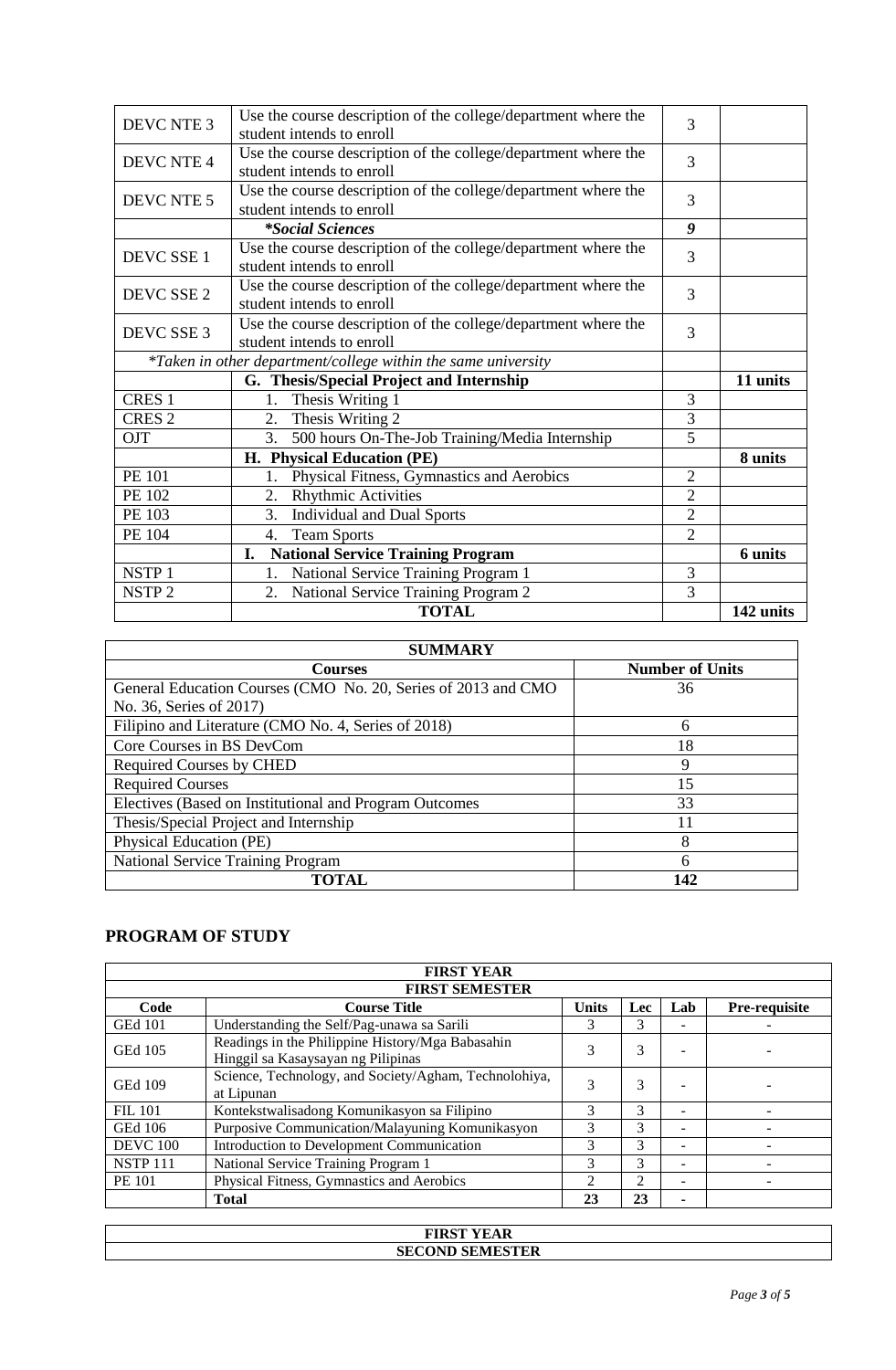| Code              | <b>Course Title</b>                                                 | <b>Units</b> | <b>Lec</b> | Lab | Pre-requisite     |
|-------------------|---------------------------------------------------------------------|--------------|------------|-----|-------------------|
| <b>GEd 104</b>    | The Contemporary World/Ang Kasalukuyang Daigdig                     |              | 3          | -   |                   |
| <b>GEd 102</b>    | Mathematics in the Modern World/Matematika sa<br>Makabagong Daigdig | 3            | 3          | -   |                   |
| <b>GEd 103</b>    | Life and Works of Rizal                                             |              | 3          | -   |                   |
| <b>FIL 102</b>    | Filipino sa Iba't-ibang Disiplina                                   | 3            | 3          | -   | <b>FIL 101</b>    |
| <b>GEd 107</b>    | Ethics/Etika                                                        |              | 3          | -   |                   |
| <b>DEVC</b> 101   | Communication, Culture, and Society                                 | 3            | 3          | ۰   | <b>DEVC</b> 100   |
| NSTP <sub>2</sub> | National Service Training Program 2                                 | 3            | 3          | -   | NSTP <sub>1</sub> |
| PE 102            | <b>Rhythmic Activities</b>                                          | $\gamma$     | ◠          |     | <b>PE 101</b>     |
|                   | <b>Total</b>                                                        | 23           | 23         |     |                   |

| <b>SECOND YEAR</b>    |                                                             |                |     |                          |                          |  |
|-----------------------|-------------------------------------------------------------|----------------|-----|--------------------------|--------------------------|--|
| <b>FIRST SEMESTER</b> |                                                             |                |     |                          |                          |  |
| Code                  | <b>Course Title</b>                                         | <b>Units</b>   | Lec | Lab                      | Pre-requisite            |  |
| <b>DEVC 321</b>       | <b>Fundamentals of Community Broadcasting</b>               | 3              | 3   |                          | <b>DEVC 100</b>          |  |
| <b>DEVC 322</b>       | Fundamentals of Development Journalism                      | 3              | 3   | ۰                        | <b>DEVC</b> 100          |  |
| DEVC 323              | Fundamentals of Educational Communication and<br>Technology | 3              | 3   | $\overline{\phantom{a}}$ | <b>DEVC</b> 100          |  |
| <b>DEVC 324</b>       | Introduction to Science Communication                       | $\mathcal{F}$  | 3   |                          | <b>DEVC</b> 100          |  |
| <b>FIL 103</b>        | Retorika – Masining na Pagpapahayag                         | 3              | 3   | $\overline{\phantom{a}}$ | Fil 102                  |  |
| <b>LIT 101</b>        | Sosyedad at Literatura/Panitikang Panlipunan                | 3              | 3   | -                        | $\overline{\phantom{a}}$ |  |
| <b>GED 108</b>        | Art Appreciation/Pagpapahalaga sa Sining                    | 3              | 3   |                          |                          |  |
| PE 103                | <b>Individual and Dual Sports</b>                           | $\mathfrak{D}$ | ◠   |                          | PE 102                   |  |
|                       | <b>Total</b>                                                | 23             | 23  | $\blacksquare$           |                          |  |

| <b>SECOND YEAR</b>     |                                                                       |              |                             |     |                                     |  |
|------------------------|-----------------------------------------------------------------------|--------------|-----------------------------|-----|-------------------------------------|--|
| <b>SECOND SEMESTER</b> |                                                                       |              |                             |     |                                     |  |
| Code                   | <b>Course Title</b>                                                   | <b>Units</b> | Lec                         | Lab | <b>Pre-requisite</b>                |  |
| <b>DEVC</b> 102        | <b>Communication Theory</b>                                           | 3            | 3                           |     | <b>DEVC</b> 100,<br><b>DEVC</b> 101 |  |
| <b>DEVC 211</b>        | <b>Cross-Cultural Communication</b>                                   | 3            | $\mathcal{R}$               |     | <b>DEVC</b> 100                     |  |
| <b>DEVC 212</b>        | Knowledge Management                                                  | 3            | $\mathcal{R}$               |     | <b>DEVC</b> 100                     |  |
| <b>DEVC 213</b>        | Risk, Disaster, and Humanitarian Communication                        | 3            | $\mathcal{R}$               |     | <b>DEVC</b> 100                     |  |
| <b>LIT 102</b>         | <b>ASEAN</b> Literature                                               | 3            | $\mathcal{R}$               |     |                                     |  |
| <b>DEVC NTE 1</b>      | Use applicable course title from other program/<br>college/department | 3            | 3                           |     |                                     |  |
| DEVC SSE 1             | Use applicable course title from other<br>program/college/department  | 3            | 3                           |     |                                     |  |
| PE 104                 | <b>Team Sports</b>                                                    | 2            | $\mathcal{D}_{\mathcal{L}}$ |     | PE 103                              |  |
|                        | <b>Total</b>                                                          | 23           | 23                          |     |                                     |  |

| <b>THIRD YEAR</b>     |                                                 |              |            |     |                 |  |
|-----------------------|-------------------------------------------------|--------------|------------|-----|-----------------|--|
| <b>FIRST SEMESTER</b> |                                                 |              |            |     |                 |  |
| Code                  | <b>Course Title</b>                             | <b>Units</b> | <b>Lec</b> | Lab | Pre-requisite   |  |
| <b>DEVC</b> 103       | Communication Media Laws and Ethics             | 3            | 3          |     | <b>DEVC</b> 102 |  |
| <b>DEVC</b> 104       | <b>Communication Research</b>                   | 3            | 3          |     | <b>DEVC</b> 102 |  |
| <b>DEVC</b> 431       | Multimedia Materials Production and Management  | 3            | 2          |     | DEVC 321, 322,  |  |
|                       |                                                 |              |            |     | 323, 324        |  |
| DEVC NTE 2            | Use applicable course title from other program/ | 3            | 3          |     |                 |  |
|                       | college/department                              |              |            |     |                 |  |
| DEVC NTE 3            | Use applicable course title from other          |              | 3<br>3     |     |                 |  |
|                       | program/college/department                      |              |            |     |                 |  |
| DEVC SSE 2            | Use applicable course title from other program/ | 3            |            | 3   |                 |  |
|                       | college/department                              |              |            |     |                 |  |
| DEVC SSE 3            | Use applicable course title from other          | 3            | 3          |     |                 |  |
|                       | program/college/department                      |              |            |     |                 |  |
|                       | <b>Total</b>                                    | 21           | 20         |     |                 |  |

|                 | <b>THIRD YEAR</b>          |       |              |     |                                     |
|-----------------|----------------------------|-------|--------------|-----|-------------------------------------|
|                 | <b>SECOND SEMESTER</b>     |       |              |     |                                     |
| Code            | Course Title               | Units | $\mathbf{c}$ | ∟ab | <b>Pre-requisite</b>                |
| <b>DEVC</b> 432 | Community Media Management |       |              |     | <b>DEVC</b> 100,<br><b>DEVC</b> 101 |